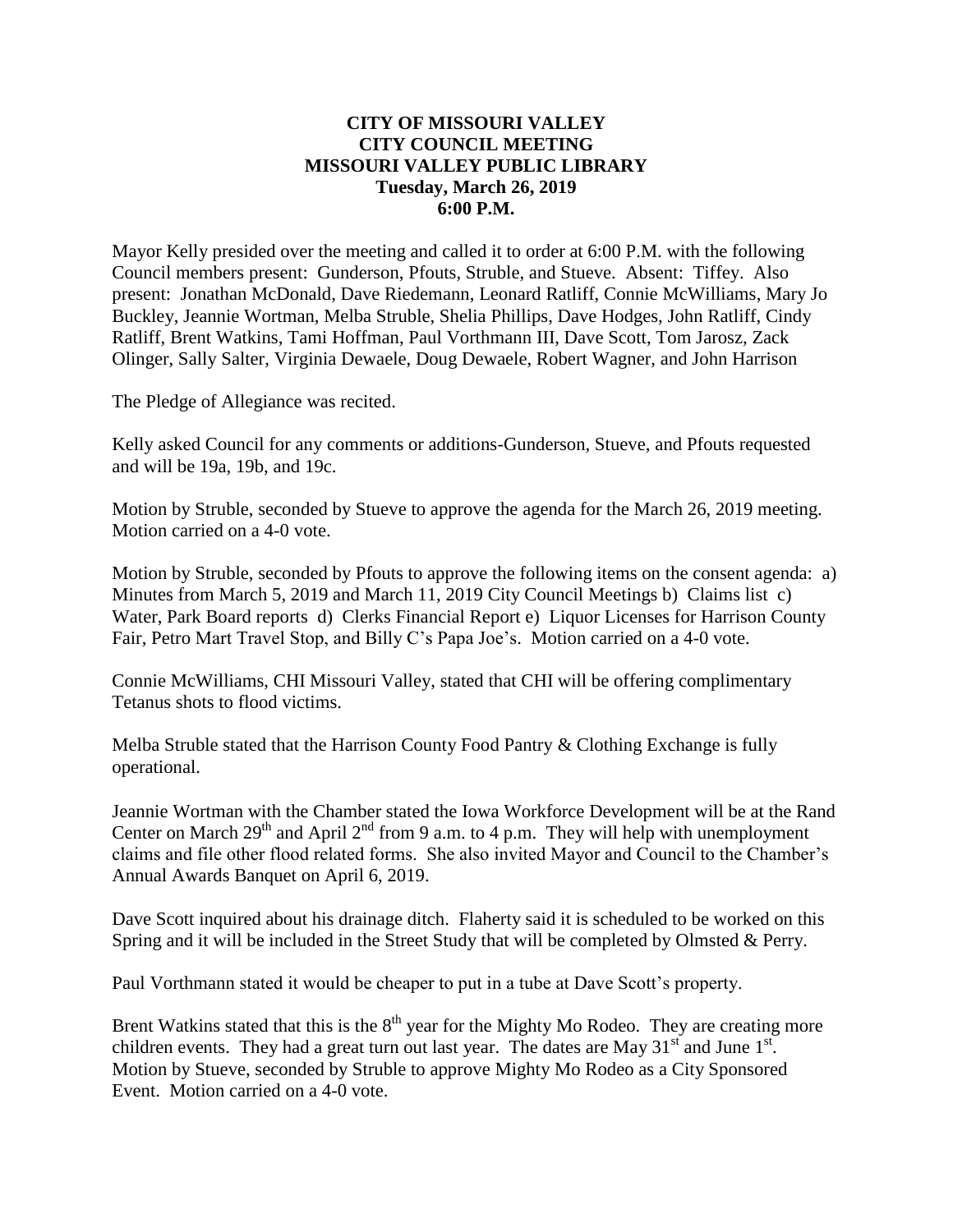Motion by Struble, seconded by Pfouts to approve the PTO donation for a Family Pool Pass. Motion carried on a 4-0 vote.

Jim Olmsted with Olmsted & Perry gave an update on projects. They did an assessment on City streets that were affected by the flood. The damages are approximately \$1.1 million. The Water Plant is running ok. They are still waiting for the weather before starting on  $5<sup>th</sup>$  Street. The studies will start soon. Staff attended a meeting with the DOT and will be attending future meetings. Jim is waiting to see the structural engineer's report on the Library's foundation. He has not found any information in regards to the City Hall/Fire Station project.

Zach Olinger gave the Park Board update. They have been working with Burbach Aquatics on the splash pad. They have decided on a flow thru system. This will run off the existing system and will use the pool water to recirculate. Burbach will help with grant writing. They are hoping to complete the project in FY 20/21. Zach would like to turn the pea gravel area into green space. They are going to build a wall for the vending machines. Zach is starting to hook up the bathrooms and would like to turn on the water by April  $15<sup>th</sup>$ . Council would like to give flood victims a discount on camping fees. Flaherty will put it on the next agenda.

Shelia Phillips, Harrison County Treasurer, spoke with the Board of Supervisors in regards to tax sale properties. The Supervisors agreed to reduce the taxes by \$500.00. This would reduce the property at 821 East Huron to \$2,623. The City would receive their apportionment and penalties back. Motion by Struble, seconded by Stueve not to purchase the property at 821 East Huron. Council did not discuss the property on South  $10<sup>th</sup>$  Street. Motion by Stueve, seconded by Struble not to purchase the property on South  $10<sup>th</sup>$  Street. Motion carried on a 4-0 vote.

Dave Riedemann with SWIPCO was present to discuss the 2015 International Property Maintenance Code. He stated this would help with general maintenance on properties that need roof repairs, painted, broken windows, etc. This would apply to both residential and commercial properties. If the City would adopt a rental property inspection program, the code would also apply to the program. This inspection program would protect both renters and landlords. The costs would depend on dwelling size and would be inspected every three years. SWIPCO recommends having a landlord/tenant meeting so they can answer questions and concerns then having a public hearing before adopting an ordinance. Council would like Flaherty to set up a meeting with the landlords.

Motion by Pfouts, seconded by Stueve to create a City Facebook page. Motion carried on a 4-0 vote.

Resolution #19-06 was introduced Setting a Social Media Policy for the City of Missouri Valley. Motion by Pfouts, seconded by Stueve to adopt the resolution with the verbage change of City Administrator to City Clerk. Motion carried on a 4-0 vote.

Motion by Struble, seconded by Pfouts to authorize the Mayor to sign Disaster Declaration for the March 2019 Flood. Motion carried on a 4-0 vote.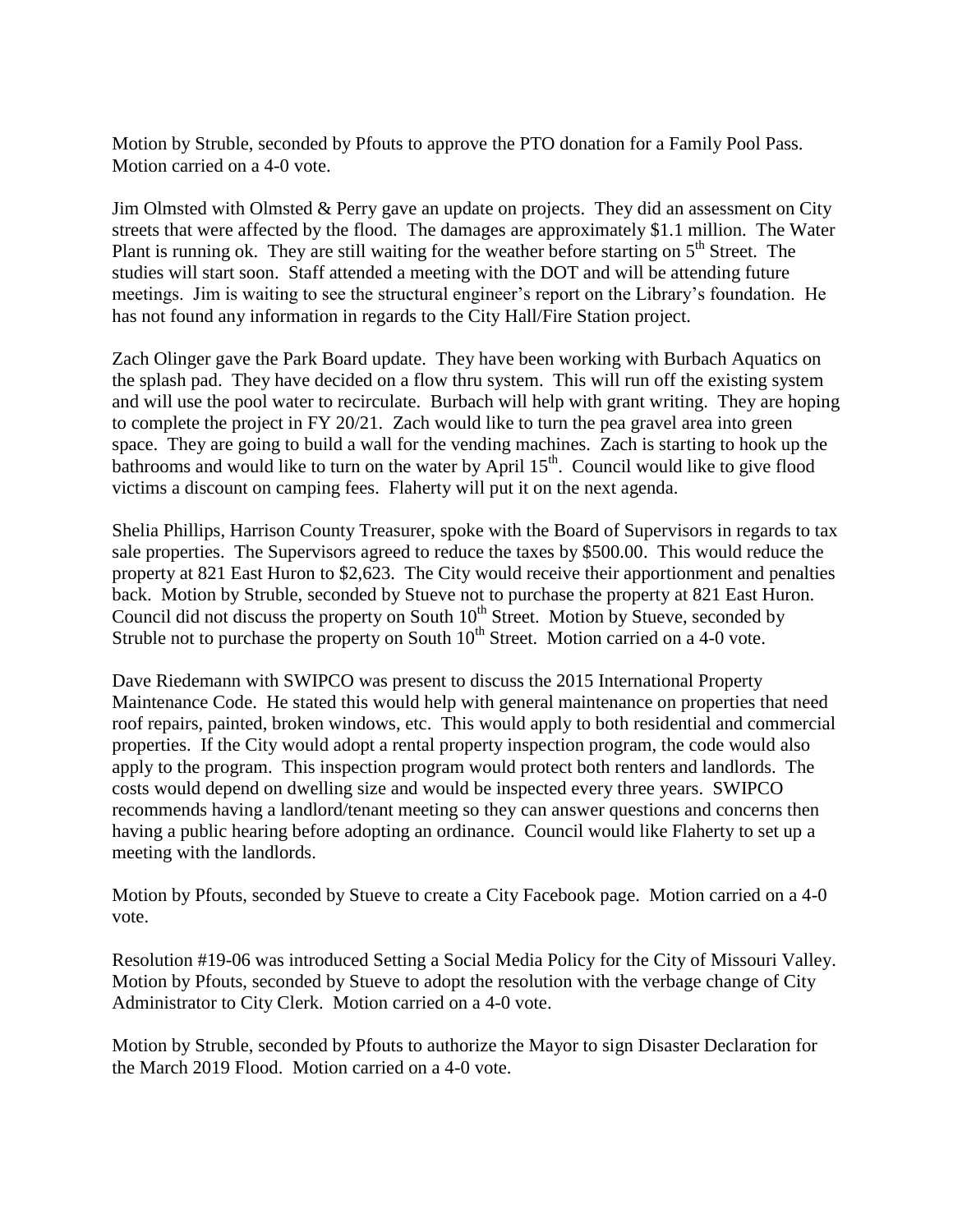Discussion was held on the Disaster Cleanup. Flaherty stated affected property owners can contact volunteers and they will help citizens remove items and property from their dwellings. The City will pick up debris and discarded items curb side only. There are two individuals that can be contacted for appliance removal. There are clean up kits and supplies located at City Hall. The Salvation Army will be providing meals and water. City Hall will contact individuals and let them know about the cleanup. It will also be published in the paper. Motion by Pfouts, seconded by Stueve to approve the Disaster Cleanup. Motion carried on a 4-0 vote.

Discussion was held on waiving permit fees for flood victims. Flaherty stated that permits would still have to be issued but the fees would be waived. Electrical fees and permits are issued thru the State of Iowa. Motion by Struble, seconded by Gunderson to waive the permit fees for flood victims. Motion carried on a 4-0 vote.

Motion by Pfouts, seconded by Gunderson to ratify the contract with the Missouri Valley Police Protective League Collective Bargaining Unit. Roll call: Ayes: Pfouts, Gunderson, Struble Nays: Stueve. Motion carried on a 3-1 vote.

Gunderson would like to remove City Hall from future City Hall/Fire Station meetings. He was under the impression it was for the Fire Station only.

Stueve inquired about the Flood Flaps on the Union Pacific property. Kelly stated the City has been in contact with Union Pacific.

Pfouts thanked the Police Department for their response at the school today.

Kelly thanked all of the entities and volunteers who helped with the flood. He also apologized to all that have been affected.

Motion by Pfouts, seconded by Stueve to enter into closed session at 7:15 p.m. per IA Code  $21.5(1)(i)$  to evaluate the professional competency of an individual whose appointment, hiring, performance, or discharge is being considered when necessary to prevent needless and irreparable injury to that individual's reputation. Motion carried on a 4-0 vote.

Motion by Stueve, seconded by Pfouts to return to open session at 7:47 p.m. with no action taken. Motion carried on a 4-0 vote.

Motion by Pfouts, seconded by Stueve to adjourn at 7:47 p.m. Motion carried on a 4-0 vote.

Shawn Kelly, Mayor

Attest: Jodie Flaherty, City Clerk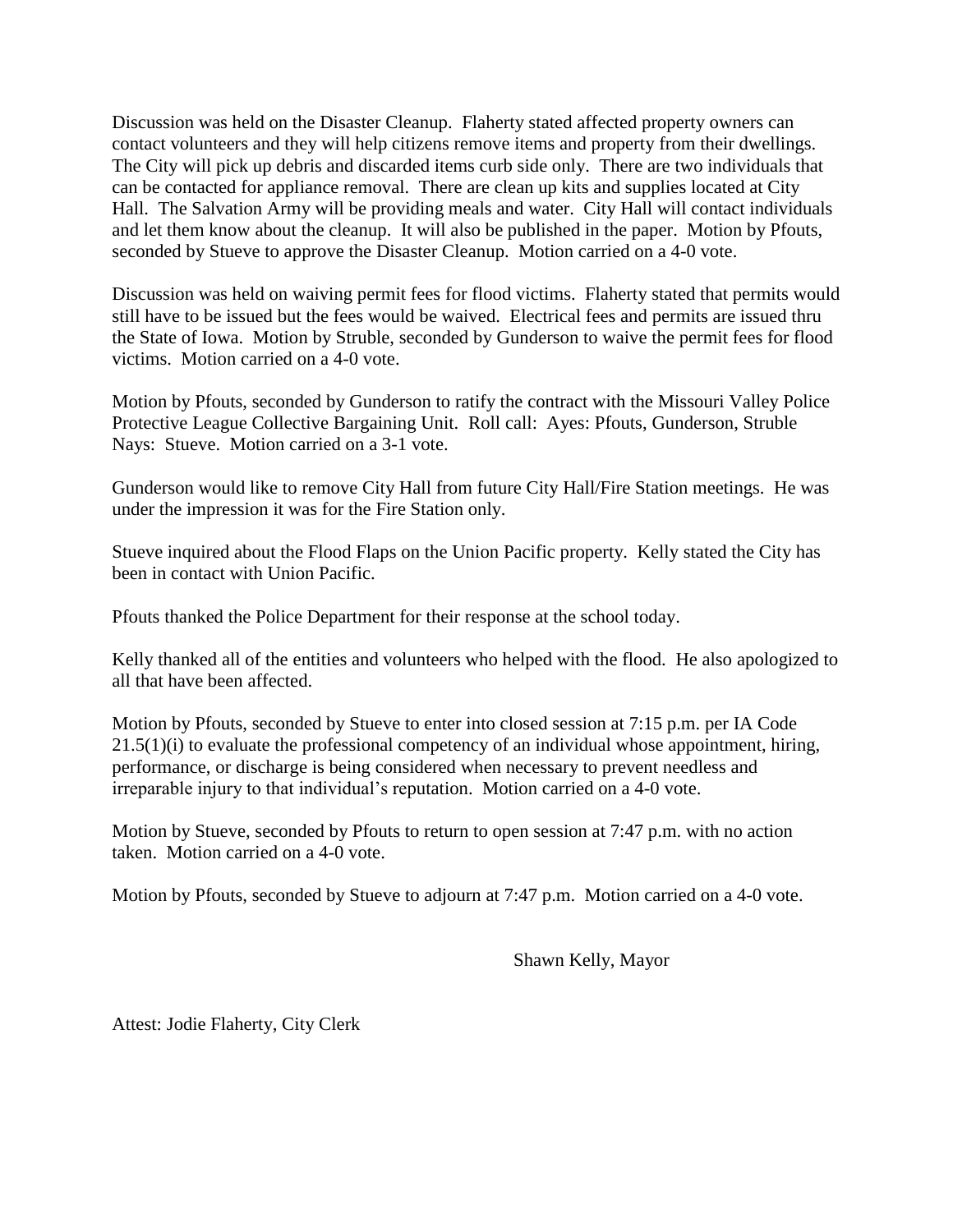### **RESOLUTION 19-06**

## **RESOLUTION SETTING A SOCIAL MEDIA POLICY FOR THE CITY OF MISSOURI VALLEY**

## **CITY OF MISSOURI VALLEY**

### **Social Media Policy**

## **Purpose:**

The purpose of this Policy is to set forth guidelines for the establishment and use by the City of Missouri Valley for social media sites as a means of conveying City of Missouri Valley information to the public. The intended purpose behind the use of City social media sites is to provide information from the City, about the City, to the public.

The City of Missouri Valley has an overriding interest and expectation in deciding what is 'spoken' on behalf of the City on City social media sites. For this policy, social media includes any facility for online publication and commentary including but not limited to blogs, wikis, content hosting sites such as YouTube, and social networking sites such as Facebook and Twitter. This policy is in addition to any existing or future City policies regarding the use of technology, computers, e-mail, internet, cellular phone and electronic communication.

### **Scope**:

This Policy covers all City employees under the administrative control of the City Council & Mayor.

#### **General Policy:**

- 1. The establishment and use by any City Department of City social media sites are subject to approval by the City Council.
- 2. City social media sites shall make clear that they are maintained by the City of Missouri Valley. The city logo or approved department logo shall be used on all social media accounts to confirm authenticity of the site.
- 3. A minimum of 2 employees must be appointed as Administrators for the sites. These Administrators names will be kept on file with the City Clerk.
- 4. City social media accounts will only join a group or become a page if it is related to official City business, services, and events.
- 5. Wherever possible, City social media sites should link back to the official City website for forms, documents, online services & other information. <http://www.cityofmissourivalley.com/>
- 6. The City of Missouri Valley will monitor content on City social media sites to ensure adherence to both the social media policy and the interest and goals of the City of Missouri Valley.
- 7. Users of all City social media shall adhere to applicable federal, state & local laws, regulations and policies.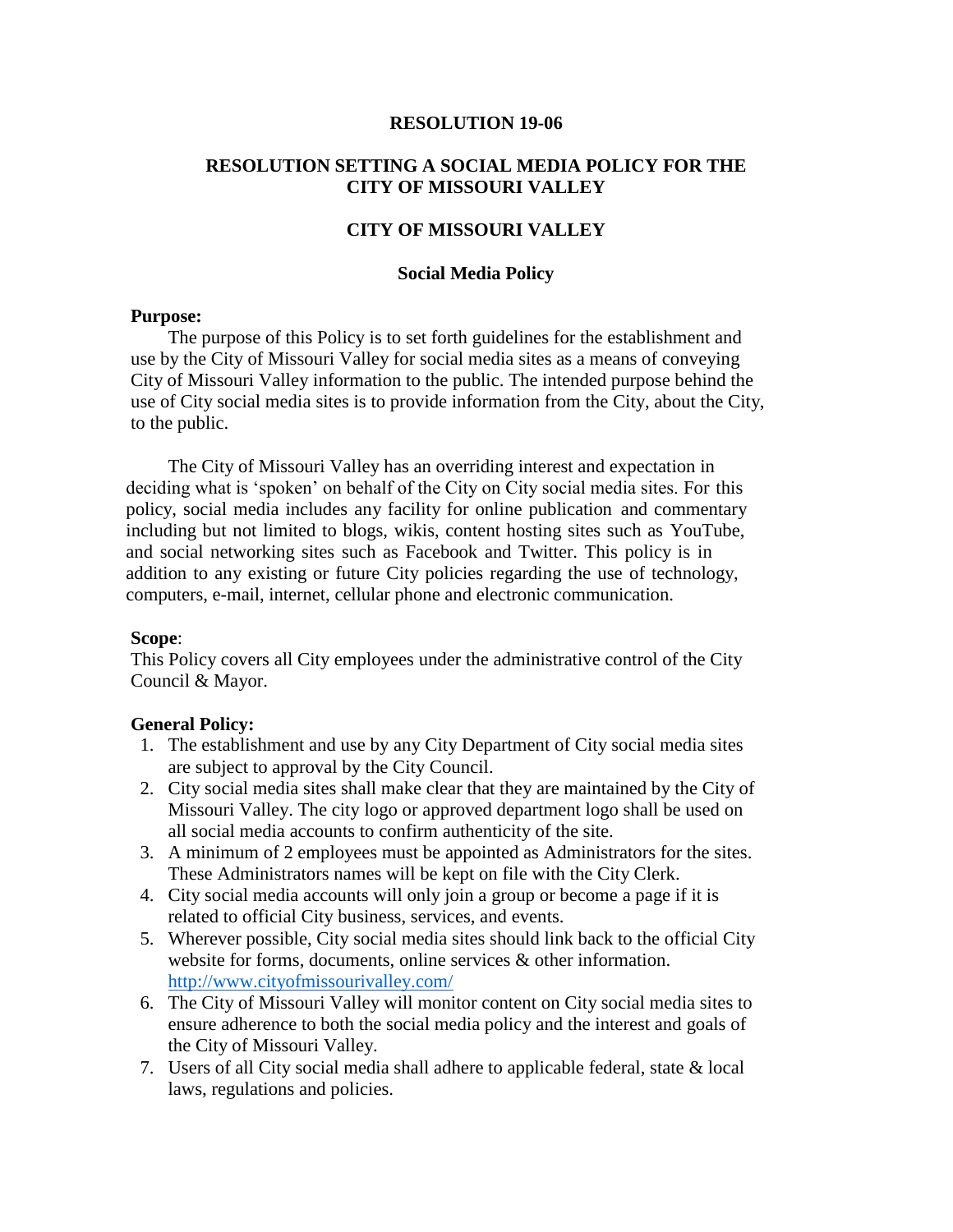- 8. Freedom of Information Act and e-discovery laws and policies apply to social media content and therefore content must be able to be managed, stored and retrieved to comply with these laws.
- 9. City of Missouri Valley social media sites are subject to State of Iowa Public records laws. Any content maintained in a social media format that is related to City business, including a list of subscribers and posted communication, is a public record. The Administrators maintaining the site are responsible for responding completely and accurately to any public records request for on social media. Content related to City business shall be maintained in an accessible format pursuant to City policy and practice so that it can be produced in response to a request. Whenever possible, such sites shall clearly indicate that any articles and any other content posted or submitted for posting are subject to public disclosure.
- 10. Employees representing the City of Missouri Valley via social media accounts must conduct themselves at all times as a representative of the City of Missouri Valley. Employees that fail to conduct themselves in an appropriate manner shall be subject to the Disciplinary Action Procedures outlined in the Personnel Policy Manual.

# **Comment Policy:**

- 1. A comment posted by a member of the public on any City of Missouri Valley social media site is the opinion of the commentator or poster only, and publication of a comment does not imply endorsement of, or agreement by, the City of Missouri Valley, nor do such comments necessarily reflect the opinions or policies of the City of Missouri Valley.
- 2. Comments containing any of the following inappropriate forms of content shall not be permitted on the City of Missouri Valley social media sites and are subject to removal and/or restriction by the Social Media Administrators.
	- a. Comments not related to the original topic.
	- b. Content that promotes, fosters, or perpetuates discrimination on the basis of race, creed, color, sex, national origin, religion, age, sexual orientation, gender identity, marital status or mental or physical disability.
	- c. Defamatory or personal attacks
	- d. Threats to any person or organization
	- e. Comments in support of, or in opposition to, any political campaigns or ballot measures.
	- f. Solicitation of commerce, including but not limited to advertising of any business or product for sale.
	- g. Conduct in violation of any federal, state or local law.
	- h. Encouragement of illegal activity.
	- i. Information that may tend to compromise the safety or security of the public or public systems.
	- j. Content that violates a legal ownership interest, such as a copyright, of any party.
- 3. The City of Missouri Valley reserves the right to deny access of City social